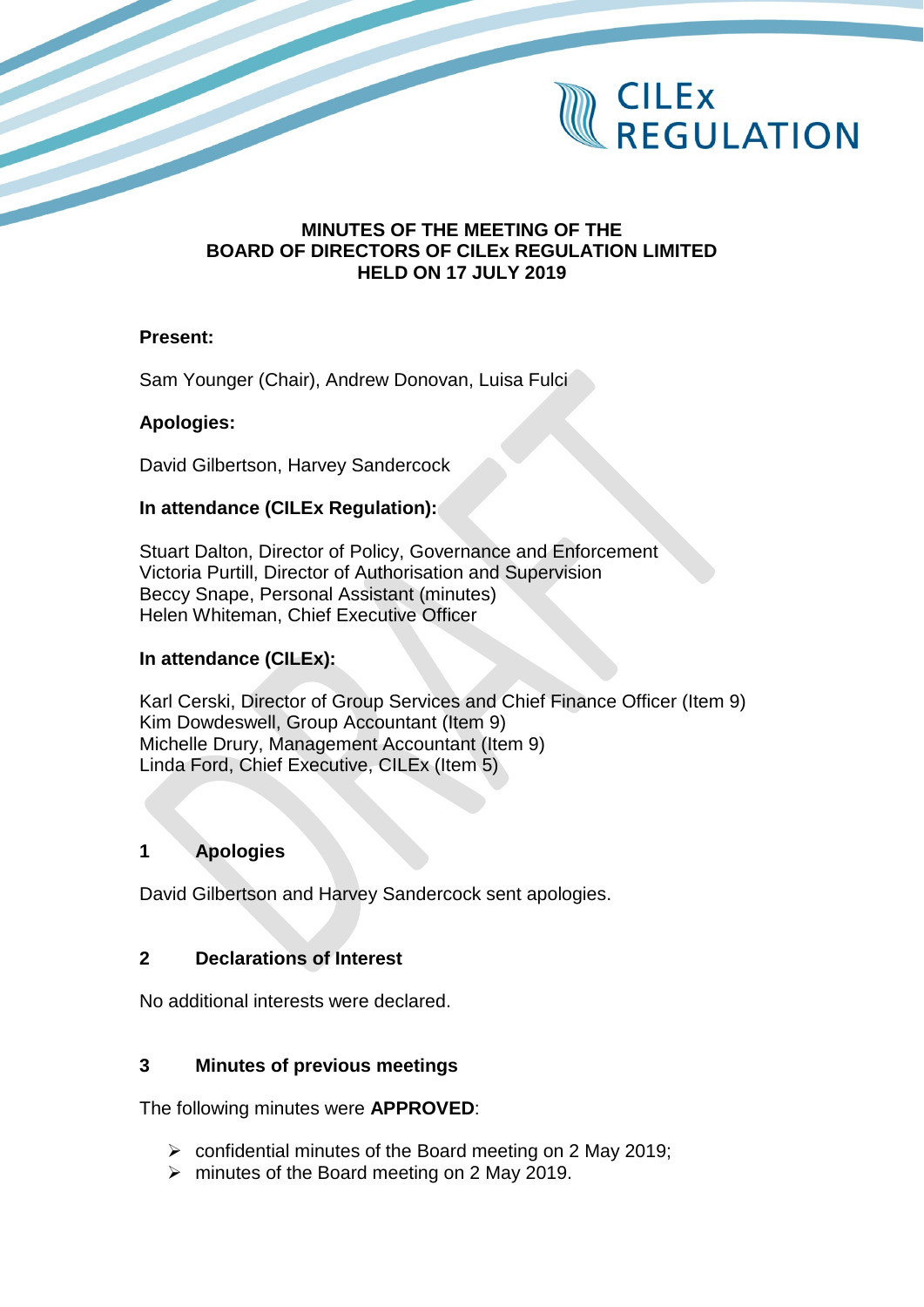# **4 Education Standards Update**

The Board received an update on the latest developments on the education standards review at CILEx Regulation.

The rules had been drafted and would be circulated to Board at the end of July. The consultation would be presented to Board at its teleconference on 8 August. Once open the consultation would run for four weeks and the final proposal sent to the Legal Services Board (LSB) in September.

CILEx Regulation carried out an inspection of CILEx last week to ensure they were delivering the Chartered Legal Executive apprenticeship. The review was positive with some actions, related to process, identified.

Board members confirmed they were content with the response from CILEx to their queries on the CILEx Education Annual Report. Harvey Sandercock attended the recent CILEx Qualifications Committee and had been invited to the next one in September. Another Board member would be identified to attend the committee following the end of Harvey's service in September.

**DECISION:** To **NOTE** the responses from CILEx in relation to the clarifications from the CILEx Education Annual Report.

## **5 IGR Update**

The Internal Governance Rules had not been published yet and were expected by the end of the month. The report was **NOTED**.

## **6 Annual Board, Committee and Panel Reports**

The Board considered the reports presented for approval.

The Board agreed to receive a skeleton version of the CILEx Regulation Annual Report at its February meeting and comment on the proposed content. The Head of Stakeholder Engagement would take over the responsibility of producing the reports.

## **DECISION:**

- $\triangleright$  That the thanks and appreciation of the Board for the dedication and commitment of members of the committees and panels be recorded;
- To **APPROVE** the following reports for publication:
	- o CILEx Regulation Ltd Annual Report 2018;
	- o Admissions and Licensing Committee Report 2018;
	- o Investigation, Disciplinary and Appeals Report 2018;
	- o Strategic Risk Committee Report 2018;
	- o Anti Money-Laundering Annual Report 2018;
	- o Compensation Fund Annual Report 2018.